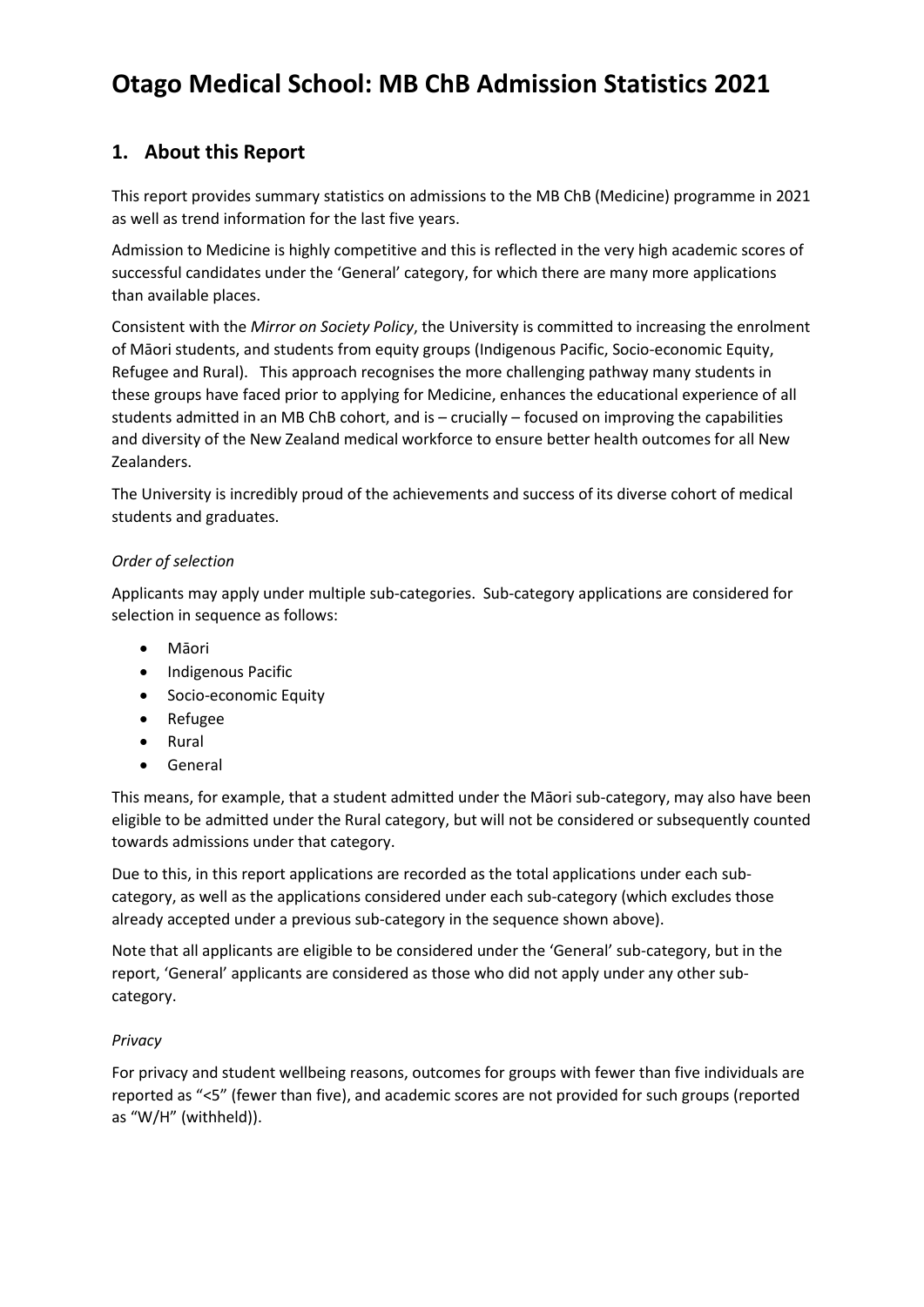## **2. Admissions into the 2021 MB ChB class (all applicants)**

|                            | rapic 1. MD ChD Admissions 2021. All Applicants |        |                       |  |  |  |  |
|----------------------------|-------------------------------------------------|--------|-----------------------|--|--|--|--|
|                            | Applicants                                      | Offers | Admitted <sup>1</sup> |  |  |  |  |
| Domestic <sup>2</sup>      | 1081                                            | 326    | 282                   |  |  |  |  |
| International <sup>3</sup> | 45                                              |        |                       |  |  |  |  |

*Table 1. MB ChB Admissions 2021: All Applicants*

## **3. MB ChB Admissions 2021 (by admission categories)**

### *Health Sciences First Year Category*

Health Sciences First Year admission is based upon performance in Health Sciences First Year (HSFY). A mean academic score (normally out of 100<sup>4</sup>) is calculated based on performance across the applicant's best seven papers in the HSFY year. Initial offers are made, and a waitlist established for where offers are declined. Applicants are required to complete a University Clinical Aptitude Test (UCAT). The Medical Admission Committee determines threshold requirements in various sections of the test.<sup>5</sup> There are no set numbers of available places, but approximately 70% of candidates are selected through the HSFY category.

|                           | All                       | Applications            | All Offers             | Minimum     | Admitted <sup>6</sup> |
|---------------------------|---------------------------|-------------------------|------------------------|-------------|-----------------------|
|                           | Applications <sup>6</sup> | Considered <sup>6</sup> | (includes              | Academic    |                       |
|                           |                           |                         | waitlist) <sup>6</sup> | Score       |                       |
|                           |                           |                         |                        | (all        |                       |
|                           |                           |                         |                        | $offers)^4$ |                       |
| General                   | 356                       | 356                     | 109                    | 95.14       | 99                    |
| Māori                     | 67                        | 67                      | 46                     | 70.00       | 39                    |
| <b>Indigenous Pacific</b> | 27                        | 26                      | 11                     | 71.00       | 11                    |
| Socio-economic Equity     | 25                        | 16                      | 11                     | 70.86       | 7                     |
| Refugee                   | 13                        | 12                      | 9                      | 77.14       | 8                     |
| Rural                     | 87                        | 79                      | 41                     | 87.86       | 38                    |
| <b>All Domestic HSFY</b>  | 575                       | 556                     | 227                    | 70.00       | 202                   |
| International             | 28                        | 28                      | 13                     | 78.29       | 8                     |

*Table 2. MB ChB Admissions 2021: Health Sciences First Year Category*

 $\overline{a}$ <sup>1</sup> Includes a small number of students deferred from previous years commencing in 2021.<br><sup>2</sup> 282 domestic places are funded and available each year.

 $282$  domestic places are funded and available each year.

<sup>&</sup>lt;sup>3</sup> By resolution of the University Council, up to 20 international places were available for 2021.

<sup>&</sup>lt;sup>4</sup> In 2020 a 5 mark grade increase was applied to papers in the first semester due to COVID disruptions. This was taken into account in calculations, which could therefore exceed 100.

 $5$  In 2021 applicants for general admission were required to be above the bottom 10th percentile for situational judgement and above the bottom 20<sup>th</sup> percentile for verbal reasoning to be selected. Thresholds were not determined for some applicants due to a review indicating possible cultural bias from the test.

 $6$  Students can apply under multiple sub-categories – see comment in Section 1 of this report.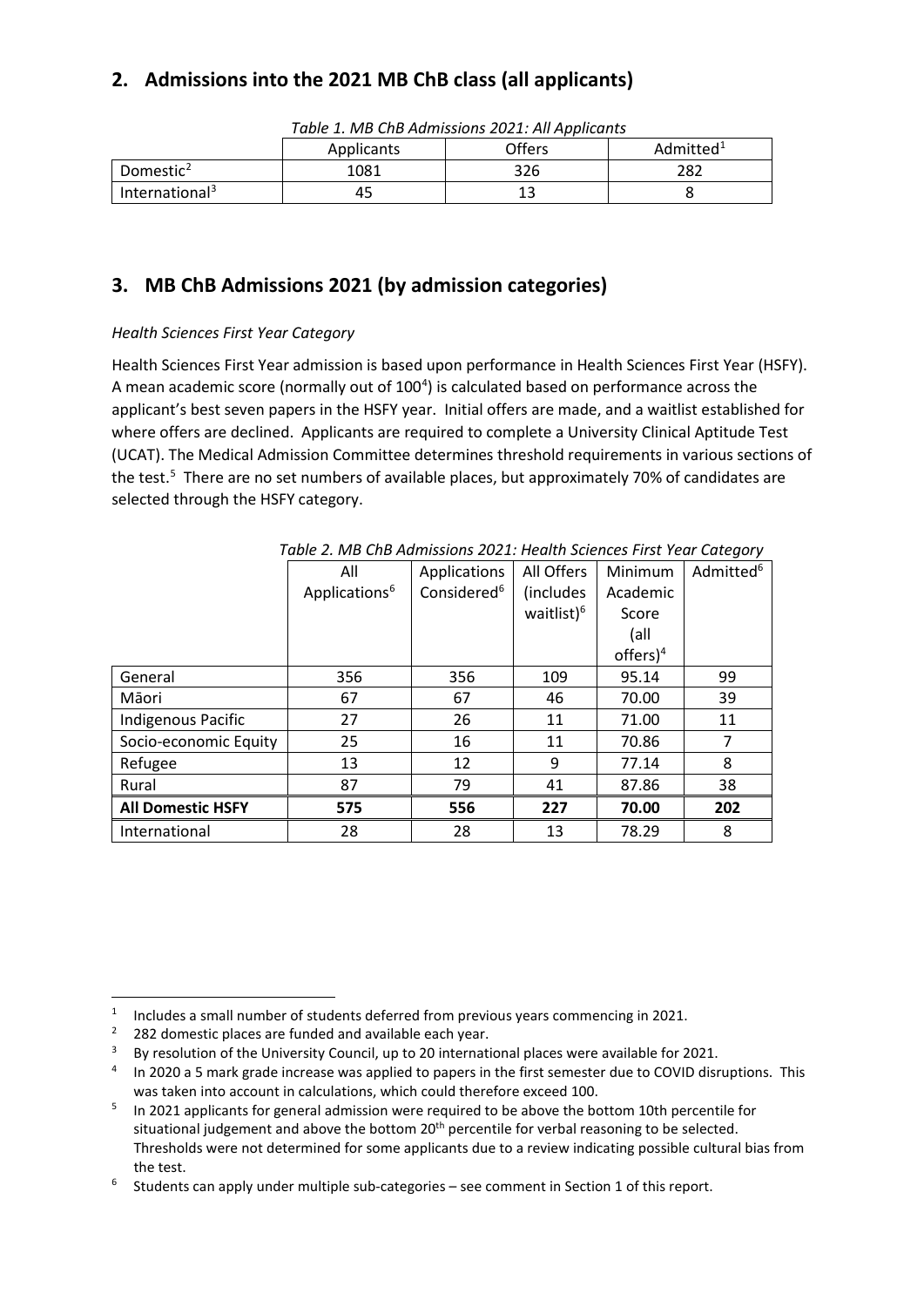#### *Graduate Category*

Graduate admission is based upon performance across a completed degree. A Grade Point Average (GPA), weighted towards higher-level papers, is calculated for selection. Initial offers are made, and a waitlist established for where offers are declined. Applicants are required to complete a University Clinical Aptitude Test (UCAT). The Medical Admission Committee determines threshold requirements in various sections of the test.<sup>7</sup> There are no set numbers of available places, but approximately 20% of candidates are selected through the Graduate category.

|                              | All                       | Applications            | All Offers               | Minimum   | Admitted <sup>8,9</sup> |
|------------------------------|---------------------------|-------------------------|--------------------------|-----------|-------------------------|
|                              | Applications <sup>8</sup> | Considered <sup>8</sup> | (includes)               | Academic  |                         |
|                              |                           |                         | waitlist) <sup>8,9</sup> | Score     |                         |
|                              |                           |                         |                          | (all      |                         |
|                              |                           |                         |                          | offers)   |                         |
| General                      | 286                       | 286                     | 50                       | 8.13      | 35                      |
| Māori                        | 15                        | 15                      | 9                        | 4.54      | 8                       |
| <b>Indigenous Pacific</b>    | 19                        | 18                      | $<$ 5                    | W/H       | $<$ 5                   |
| Socio-economic Equity        | $\overline{2}$            | $\overline{2}$          | $<$ 5                    | W/H       | $<$ 5                   |
| Refugee                      | 8                         | 8                       | 6                        | 6.00      | 5                       |
| Rural                        | 42                        | 40                      | 11                       | 7.92      | 11                      |
| <b>All Domestic Graduate</b> | 372                       | 369                     | 82                       | 4.54      | 64                      |
| International                | 11                        | 11                      | 0                        | <b>NA</b> | 0                       |

*Table 3. MB ChB Admissions 2021: Graduate Category*

#### *Alternative Category*

**.** 

Alternative admission is for those no longer qualified for admission under the other categories, and who may bring broad life experiences, skills and perspectives to the medical programme. Alternative admission is not available to international applicants. Selection is based upon academic preparedness, motivation and life experience, and includes an interview. Successful applicants may be admitted directly into the class, or may be required to complete further study before being admitted into a later cohort. There are no set numbers of available places, but approximately 10% of candidates are selected through the Alternative category.

|                                  | All                       | Applications            | Interviews <sup>8,9</sup> | Offers | Admitted <sup>8,9</sup> |
|----------------------------------|---------------------------|-------------------------|---------------------------|--------|-------------------------|
|                                  | Applications <sup>8</sup> | Considered <sup>8</sup> |                           | 8,9    |                         |
| General                          | 104                       | 104                     | 16                        | 10     |                         |
| Other sub-category <sup>10</sup> | 16                        | 16                      |                           |        | כ>                      |
| Rural                            | 13                        |                         |                           |        |                         |
| <b>All Alternative</b>           | 133                       | 131                     | 29                        | 17     | 16                      |

*Table 4. MB ChB Admissions 2021: Alternative Category*

7 In 2021 applicants for general admission were required to be above the bottom 10th percentile for situational judgement and above the bottom  $20<sup>th</sup>$  percentile for verbal reasoning to be selected. Thresholds were not determined for some applicants due to a review indicating possible cultural bias from the test.

8 Students can apply under multiple sub-categories – see comment in Section 1 of this report.

- <sup>9</sup> The Graduate and Alternative categories allow for offers conditional on further study these are not recorded as offers or admissions above, but will be included under these categories in subsequent year reports for applicants who meet conditions.
- $10$  Due to low numbers, other sub-categories are reported together. This includes for the Alternative Category: Māori; Indigenous Pacific; and Refugee (note: there is no Socio-economic Equity sub-category for Alternative admission).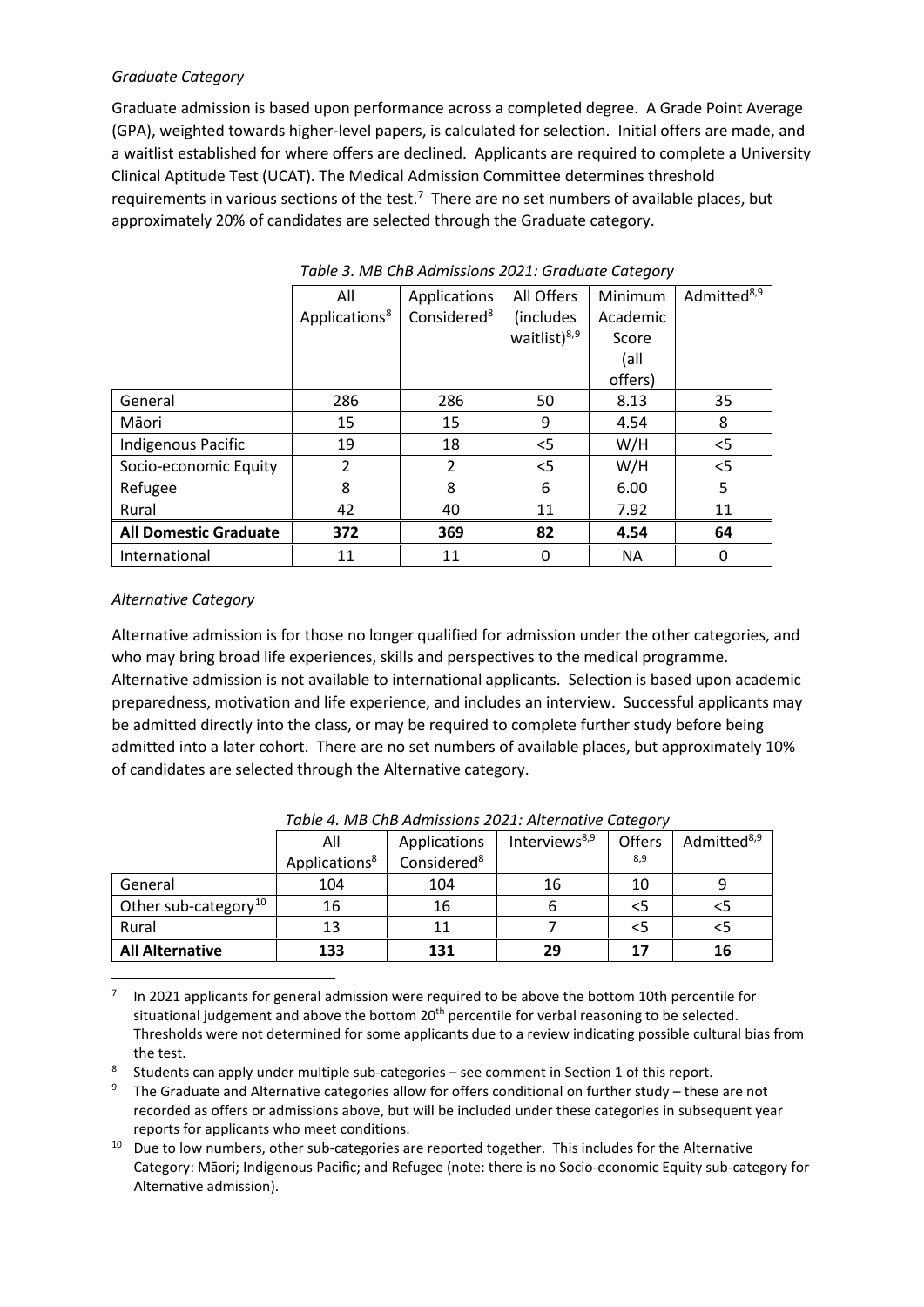# **4. MB ChB Enrolment Trend Information 2017 - 2021 (admission to second year only)**

|                       | Table 5. Student Numbers by Admission Category (Commencing Class) |      |      |      |      |
|-----------------------|-------------------------------------------------------------------|------|------|------|------|
|                       | 2017                                                              | 2018 | 2019 | 2020 | 2021 |
| <b>HSFY</b>           | 198                                                               | 197  | 197  | 199  | 202  |
| Graduate              | 68                                                                | 65   | 64   | 63   | 64   |
| Alternative           | 15                                                                | 20   | 21   | 20   | 16   |
| <b>Total Domestic</b> | 281                                                               | 282  | 282  | 282  | 282  |
| International         | 10                                                                | 10   |      | 10   |      |

*Table 6. Student Numbers by Sub-Category (Commencing Class; Domestic Only)11*

|                                     | 2017 | 2018 | 2019 | 2020 | 2021 |
|-------------------------------------|------|------|------|------|------|
| General                             | 159  | 152  | 145  | 138  | 143  |
| Māori                               | 58   | 54   | 56   | 65   | 50   |
| Indigenous Pacific                  | 18   | 22   | 28   | 25   | 16   |
| Socio-economic Equity <sup>12</sup> |      |      |      | 11   |      |
| Refugee <sup>12</sup>               |      |      | -    | <5   | 13   |
| Rural                               | 46   | 54   | 53   | 41   |      |

*Table 7. HSFY Admission Academic Score Information (Commencing Class)11*

|                                     | 201713 | 201813 | 201913 | 2020  | 202114 |  |
|-------------------------------------|--------|--------|--------|-------|--------|--|
| Minimum score:                      |        |        |        |       |        |  |
| General                             | 79.90  | 80.23  | 80.96  | 92.71 | 95.14  |  |
| Māori                               | 69.57  | 68.00  | 68.14  | 66.71 | 70.00  |  |
| Indigenous Pacific                  | 65.86  | 65.57  | 66.14  | 66.00 | 71.00  |  |
| Socio-economic Equity <sup>12</sup> |        |        |        | 67.00 | 70.86  |  |
| Refugee $^{12}$                     |        |        |        | W/H   | 77.14  |  |
| Rural                               | 76.96  | 76.34  | 75.91  | 87.71 | 87.86  |  |
| Median score:                       |        |        |        |       |        |  |
| General                             | 82.96  | 83.25  | 83.18  | 94.93 | 97.86  |  |
| Māori                               | 78.29  | 78.86  | 82.14  | 80.29 | 88.57  |  |
| Indigenous Pacific                  | 74.43  | 81.14  | 72.57  | 75.86 | 86.29  |  |
| Socio-economic Equity <sup>12</sup> |        |        |        | 78.43 | 86.29  |  |
| Refugee <sup>12</sup>               |        |        |        | W/H   | 87.93  |  |
| Rural                               | 81.58  | 80.00  | 80.59  | 92.29 | 95.22  |  |

<u>.</u>

<sup>11</sup> Students can apply under multiple sub-categories – see comment in Section 1 of this report.

<sup>12</sup> Socio-economic Equity and Refugee sub-categories introduced from 2020.

<sup>&</sup>lt;sup>13</sup> Academic scores in 2017-2019 are based upon a combined Undergraduate Medical Admissions Test (UMAT; 33% of score) and calculated mean academic HSFY score (67%); these scores are not directly comparable with post-2019 admission scores.

<sup>&</sup>lt;sup>14</sup> In 2020 a 5 mark grade increase was applied to papers in the first semester due to COVID-19 disruptions. This should be taken into account when comparing against other years.